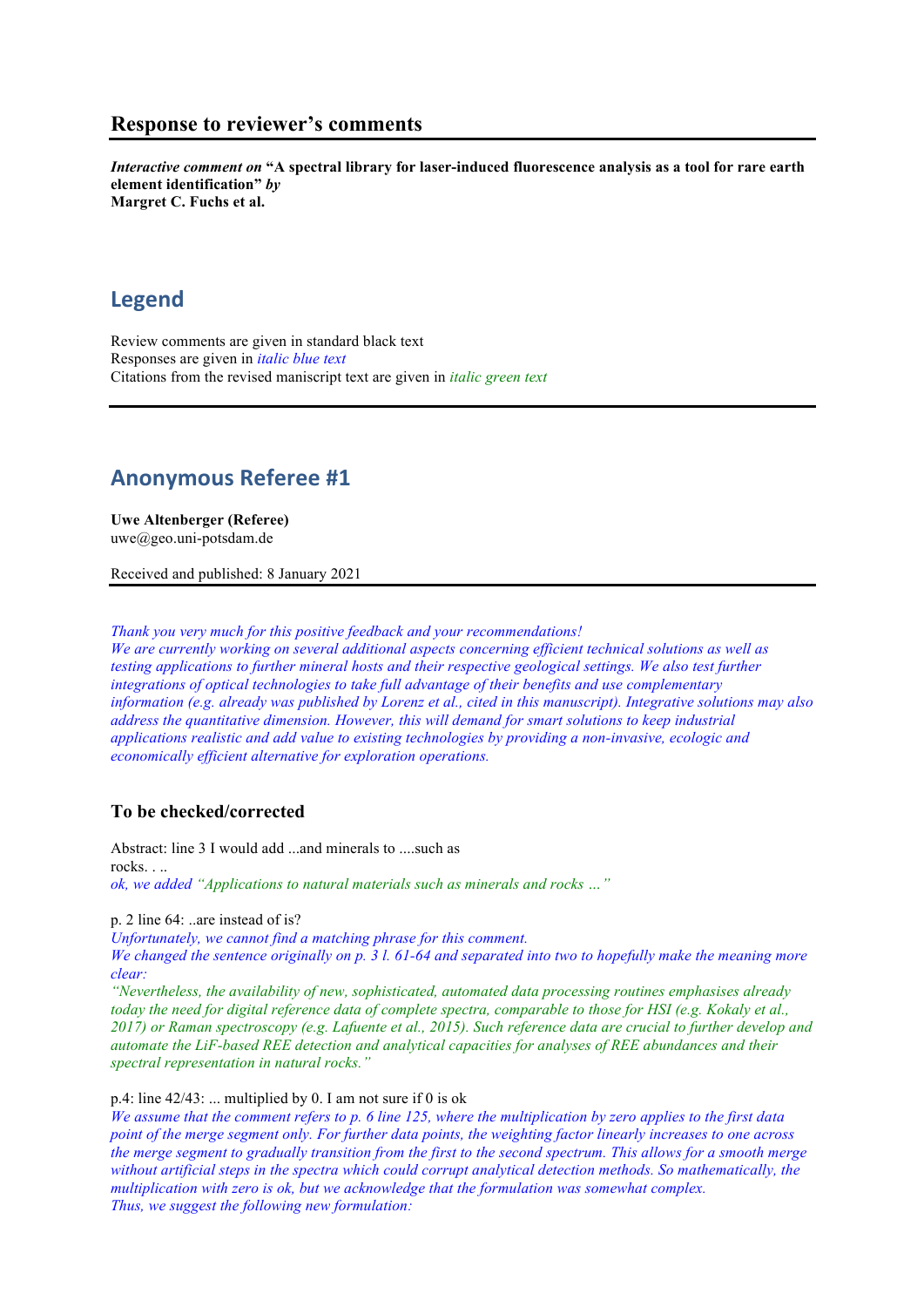*"Within the merge segment, the final spectrum transitions smoothly from the first (measured with 334 nm longpass filter, covering the short wavelength range) to the second partial spectrum (measured with 550 nm longpass filter covering the long wavelength range). Mathematically this means, that the difference of the partial spectra multiplied by a linearly varying weighting factor from zero to one across the merge segment is added to the first spectrum. Finally, the partial spectra were ..."*

# **Anonymous Referee #2**

Received and published: 18 May 2021

### **General comments:**

The search for REE elements using non-destructive methods is an important issue, also in the economic aspect. A quick and easy method of assessing the mineral content of REE in the drill core is desirable. The authors propose such a method. Therefore, undertaking such a research task is positive. I understand and approve need to obtain a quick and relatively easy answer to the question of whether there are REE in the natural sample, i.e., in a mineral or in a rock. I understand and approve the idea of creating a digitized base of the luminescence spectra of the ions of these elements. All luminescence researchers have some form of base. It also includes references, which the authors call "paper" ones. Among them are works – books (for example Blasse & Brabmair, Springer) or websites, easy to check.

I am glad to read an article promoting the possibilities of the luminescence method. You have to be very careful when interpreting the luminescence spectra. The authors of this work know this. However, I believe that they should make it clearer in the reviewed article that neither the base they created, nor the tables or charts of this work will make beginner researchers take measurements and interpret their results correctly.

#### *We agree with the reviewers comment that careful interpretation of luminescence spectra is needed for meaningful results.*

*The goal of this study is to provide objective reference data as it is already state of the art in several other spectroscopic disciplines such as hyperspectral imaging and Raman spectroscopy, of which especially the earlier experienced a boost in analytical capacities from available spectral libraries, global or site specific. Others such as LIBS, X-ray diffraction analysis or X-ray fluorecence analysis come often with internal libraries in measurement devices. In the case of the LiF method, further development requires access to reference data, for which the presented library can only provide a start, far from complete, but open to be complemented with other host data or data with site specific variations.*

#### *We added to the text (conclusions):*

*"Multiple complex interactions between naturally co-existing REE and with complex variable host configurations in natural rocks still require careful interpretation of LiF spectra and a good understanding of luminescence principles."*

I cannot define the target audience of this work. If the group of readers is to be wide - judging from the profile of the journal - then you need to be not only substantive, but also in addition to the advantages of this method, very clearly indicate its limitations. The recommendations in Figure 9 will not suffice. If this work is to assist a wide range of drill developers, those who have not had much experience with luminescence measurements, readers should also be alerted to how samples are prepared for measurement. I don't know if they will be separate grains or cuts.

In the latter case - it would be a reflective measurement, i.e., different than for base materials. I do not know if such reflective luminescence spectra were made - you can only see absorption ones.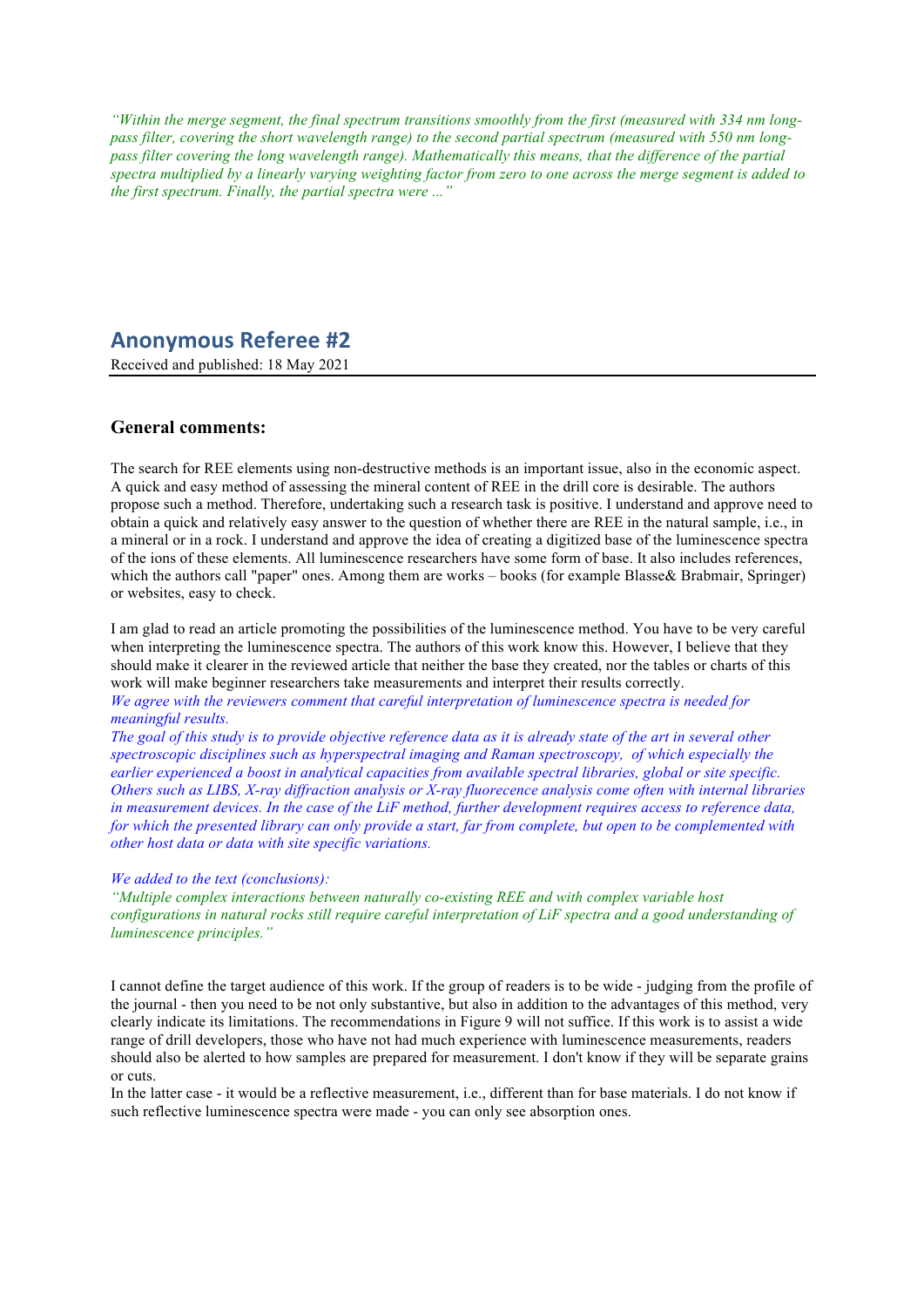*The target audience is primarily in the field of exploration, and in particular the developers of advanced data processing routines for spectral analysis, but also may be seen in further research fields working on the REE luminescence in natural rocks or artificial compounds.*

*We added to the text in the abstract: "Primarily addressing the raw material exploration sector, it aids particularly the development of advanced data processing routines for LiF analysis, but also can support further research on the REE luminescence in natural rocks or artificial compounds."*

*… and in the last paragraph of the introduction*: "Our study aims to provide a useful database for mineral characterisation in LiF-based REE exploration, where particular target groups are developers of advanced data processing routines and of technical implementations, but also various scientists working on further aspects of REE luminescence. "

*With our focus on data analysis and processing, material preparation lies beyond the scope of our study. Concerning the mode of measurement, we like to point out that typically luminescence measurements are conducted in backscattering mode, where the emitted luminescence is collected in the same or at least almost same direction as from where the excitation light came. In this configuration all presented measurements were taken (see Fig. 2 in the manuscript).*

*We added a sentence to chapter 2.2*: "The configuration represents a typical luminescence measurement setup in backscattering mode, where the light paths of excitation to the sample and emitted luminescence from the sample are parallel."

*We further change the conclusions to highlight the limitations regarding 1) focus on trivalent REE and need for complementary data, 2) possible matrix luminescence and option of selective excitation, where the three laser wavelengths provide an option, but scientific in-depth analysis requires more flexible equipment, and 3) need for expert knowledge to interpret the mixed spectra resulting from complex energetic interactions in natural rocks.*

I also checked the functionality of the database. The compatibility of the database files with own files from measurements made on two different devices was checked. As might be expected, the main, sometimes big problem was to choose the right scale of the Y axis to check whether or not the emission line is overlapping. When superimposing several spectra from the base and several measurement spectra, the problem was very timeabsorbing. It was hard for me to notice any clear advantage over the classical method. But - maybe it's a matter of the employee's age and habits.

*Thank you for this comment and directly trying the usability of our library data! We recommend here using programming code based analysis tools that would reduce the efforts to a few (1-2) lines of code to scale the reference spectrum to the observed data. As stated in above review responses, our target audience are in particular developers of data processing tools, which then would increase efficiency in analysis of large data sets as required e.g. in the case of drill-core scans.*

## **Positive detailed comments**

1. the authors know the commonly measured effect that the emission bands of 4f ions are often split into components and that the emission may come from several closely spaced energy levels (Pr3 +); *Thank you. This agrees to our intension to make such data available for further use and comparison.*

2. the measurements that have been taken are summarized in the figures 3-7 and in Tables 1-4, in particular in Figure 9, is a summary for workers who are starting their research on lanthanide luminescence; *Thank you. Besides describing our data set in detail, the summary of lanthanide luminescence in a more general sense will hopefully support also new users.*

3. the spectra (files) are available through reference *Fuchs et al., 2020* – as .txt files, privately, I do not like such files, but they can be used. Used and compared with own data. *Thank you. We chose the .txt file format because it can easily be loaded into many programming environments.*

4. the reviewed study indicates to the future researcher many cases that require additional research - e.g. the presence of  $Sm(3+)$  beside to Eu(3+), and Pr(3+) beside to  $Sm(3+)$ . It has rightly been noted that the 611nm -615nm line from Eu(3+) may be missed if  $Sm3 +$  is also present in the sample. However, the excitation spectra of the two ions differ, so it should be recommended to perform them;

*Thank you. We discuss such energy transfers between REE more in detail using the application example (see chapter 4.2). We added the reviewers note in an additional sentence: "The intensified diagnostic*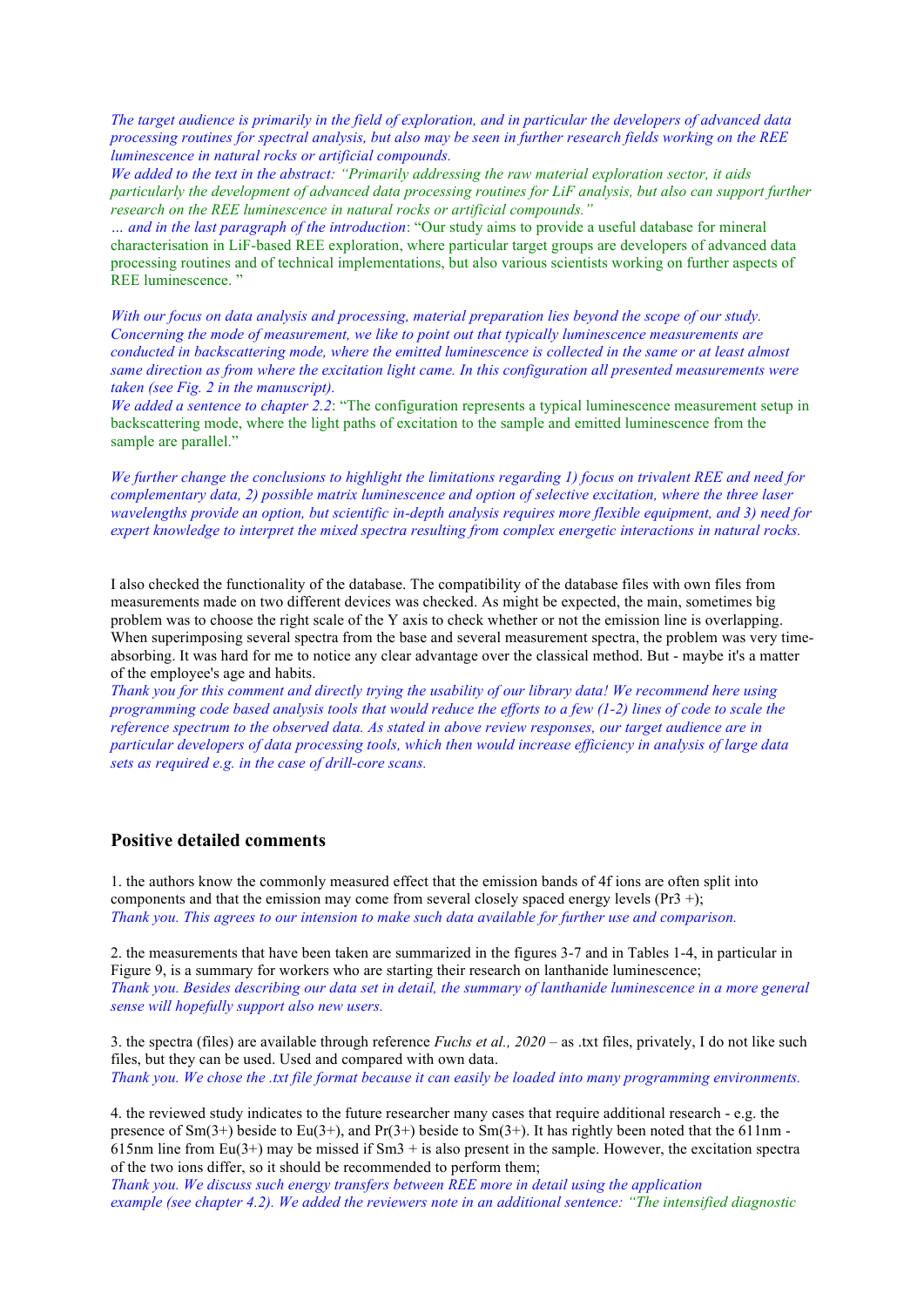*Sm3+ versus relatively weak Eu3+ emission lines suggest an energy transfer. The energetic transfer to Sm reduces particularly the Eu3+-diagnostic emission lines at 613 - 622 nm to very low signal intensities. In the 325 nm excited spectrum, those Eu3+ emission lines at 613 - 622 nm may be present as weak signals as well as those around 700 nm, but the prominent Dy3+ lines preclude an unequivocal identification." and also changed the section to emphasise further on details observed in the example case illustrated in Fig. 11. The value of performing measurements with different excitation spectra is discussed in the 2nd paragraph of the application example chapter 4.2., e.g. with:* "… Blue lasers being suitable for both, Pr and Sm, complicate their differentiation, while for Dy3+ and Nd3+ selective excitation with UV (e.g., 325 nm) or green (e.g., 532nm), respectively, provides an option. …" *and further on.*

5. the proposed set of measured spectra may be applicable and helpful, but be aware of its limitations. *Thank you for this comment. We exemplify limitations using the application case in chapter 4.2 and point at the need for expert knowledge and in-depth analysis in research in our conclusions.*

### **Some critical remarks:**

1. In my opinion, the material prepared as in the reviewed article cannot be called "the base". *We use the term in the sense of a base for comparison. To clarify, we changed in conclusion "base" to "objective database" and "needed basis" to "needed functionality"*

2. The Authors' results allow only a fairly approximate verification of the presence of these ions in the tested sample.

*As the reviewer stated above, the data alone cannot replace the need for expert knowledge, but the example illustrates how the REE library can provide the data base for comparison may it be for manual/visual comparison or for automated processing approaches. The goal is, to identify the potential candidates responsible for the observed emission bands.*

*We added in conclusions "However, usage of the library for visual comparison or implementation into innovative automated data analysis routines facilitates identification of most probable REE candidates responsible for observed luminescence also in cases of similar emission lines, but cannot replace the need for expert knowledge."*

3. Only 3+ ions were tested, but what about the ubiquitous Eu2+? between  $Ce(3+)$  and Eu(2+) there is often an energy transfer and the band from  $Eu(2+)$ , very often in 415-460 nm range, is more intense than from Ce? *We agree with the reviewer's comment that in applications to rocks and minerals energy transfer is an important issue to be considered!*

*We already had included in the initial submission (first paragraph of application example in discussion, chapter 4.2):"Applications of the LiF spectral library for automated REE identifications*

*have to deal with effects from overlaps, masking or energy transfer when several REE are present in the studied material. The presence of multiple REE may influence relative emission intensities and also the highly variable crystal field in natural samples may influence exact emission line positions."*

*We added to conclusions (see response to general comments above*): "Multiple complex interactions between naturally co-existing REE and with complex variable host configurations in natural rocks still require careful interpretation of LiF spectra and a good understanding of luminescence principles."

*We also agree with the reviewers point that several REE of different valence such as Eu2+ are relevant for application cases. Here with this contribution, we started with the well described set of trivalent REE, but as we state in the manuscript, the library will benefit largely from additional data.*

*We added to the conclusions: "Yet, the presented library is limited to trivalent REE hosted in orthophosphates. Complementary spectral data of other economically relevant REE configurations (e.g. divalent REE or other host minerals) are needed to further improve LiF capacities in REE exploration."*

4. The photoluminescence spectrum of the tested sample will show the presence of the center, in this case the 4fn ion, when it is excited to glow with the appropriate energy. In the case of this article - a laser line of the appropriate length. This is a basic and known fact.

*As already stated by the reviewer, the circle of readers of the article cannot be sharply defined, although from our perspective the main target group is found in the field of raw material exploration and mineral characterisation. We are of course aware that this must lead to minor repetitions of textbook knowledge, but we consider this unavoidable in the interest of readability for a wide range of potential readers. Additionally, we believe the presentation of a new spectral library data set requires a solid description of the materials*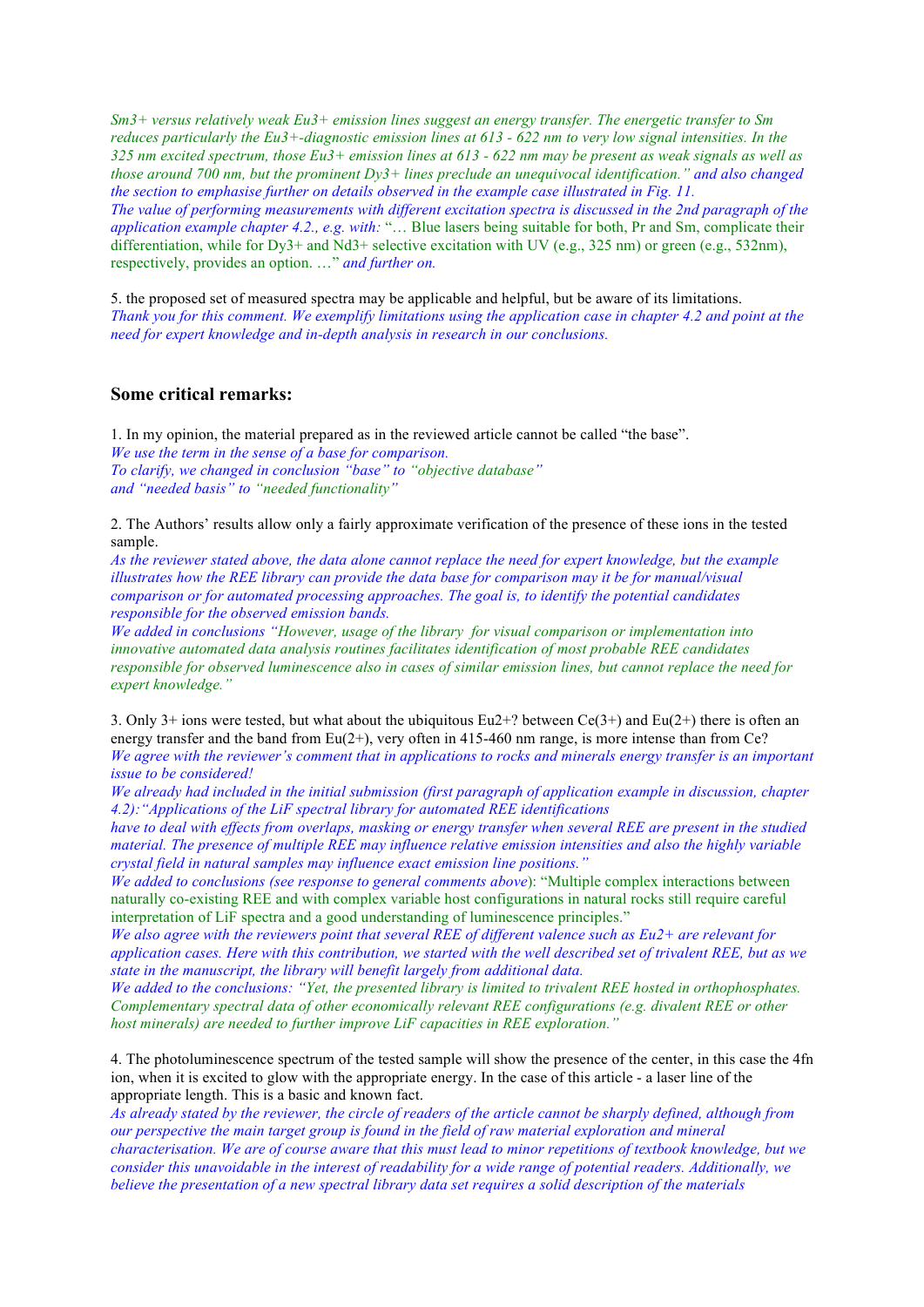*luminescence properties. Based on that, our application example serves as a show case to illustrate how the reference spectra in combination with the three different laser wavelengths can support differentiation of REE.*

What is shown in Figures 3-8 and in Tables 2, 3, 4, is commonly known from the "paper" literature, the references that the authors of this work wish to escape from.

*We present the Fig. 3-8, because those are the measurement results associated with the published reference data and therefore, are included to document the detailed luminescence properties of the reference material. We see it as a positive fact and proof of the quality of the reference material that the data agrees to published literature. We further give reference to the published work that represents the respective literature and hence, believe that we link our work clearly and transparently to the state of the art.*

*We would further like to note that we consider the scientific information as the decisive criterion and not the way of its presentation. However, the electronic/digital availability of verified information allows a faster integration into automated processes and reduces the risk of transmission errors and knowledge loss.*

5. The measurements were made for standards of only one lanthanide phosphate. And yet, the presence of several lanthanide ion together in minerals, as is usual, may cause problems in their unambiguous identification. In my opinion, the automation of digitized measurements proposed by the authors may lead to numerous errors. It must be remembered that the 4f ions that appear next to each other can transmit the emitted energy (energy transfer effect), in a sense obscure each other. In this situation, it is of great help to perform excitation measurements for individual emission lines. This problem was mentioned in the reviewed work quite briefly, and it is very complex. Even the measurements shown in Fig. 8 show how much excitement measurements are needed. For this reason, the spectra in the earlier Figures 3-7 and Tables 2-4 cannot be considered sufficient for the correct / final identification of the 4f ions. Measurements made for excitation with 3 laser lines can actually be very helpful in checking the presence of some lanthanide ions in the tested sample, but in my opinion, they will not replace the full / fuller spectroscopic characteristics of the test object. Although the wavelength of emission lines of RE ions, apart from  $Eu(2+)$  and  $Ce(3+)$ , weakly depend on the strength of the crystal field, their exact value sometimes changes depending on the matrix. An example is Yb (3+) - see literature and figure at the bottom of the review. One can therefore overlook one ion, especially when it is present in the sample in small amounts alongside another one with more intense luminescence. Moreover, the intensity of some  $Eu(3+)$  transitions depend on the site symmetry and could be very weak. *Thank you for this thoughtful comment. The focus of our paper presenting a spectral REE library cannot cover all the effects occurring in natural rocks, but we agree that careful evaluation and no straight simplified REE identification is possible in many applications. As replied to your general comment above, we added text to the conclusions to emphasise on the complex interactions between naturally co-existing REE and the need for expert knowledge.*

6. The luminescence efficiency of individual ions in the same matrix is different. Comparing the spectra on an arbitrary scale may introduce the (younger) researcher to erroneous conclusions. For example, for the excitation of 323 nm and 1: 1 proportion of Dy and Eu (0.1%) in the phosphate glass, the emission bands from Dy are much stronger than the Eu (3+)bands; actually, a very weak band at 611 nm is visible. Using only the 325 nm laser excitation, it cannot be concluded that Eu (3+) is present in the tested sample.

*We assume, this comment refers to Fig. 11. Yes, it is exactly what we observe, the 325 nm laser excitation results in much stronger Dy emissions and Eu(3+) is only distinguishable during 442 nm laser excitation. Arbitrary units are necessary because of the offset of the spectra from different laser excitation wavelengths and for better visualisation of the observed emission lines in individual spectra. Also the reference spectra are scaled to illustrate the potentially matching peaks.*

*We added a comment to the figure captions*: "The measured spectra from the three different laser excitation wavelengths are offset and luminescence intensities of individual spectra are scaled for better visualisation of observed emission lines and potential reference emission peaks (arbitrary units: comparison of signal intensities between spectra is not meaningful)."

*We also added to the text for discussing the application example*: "In the 325 nm excited spectrum, those Eu3+ emission lines at 613 - 622 nm may be present as weak signals as well as those around 700 nm, but the prominent Dy3+ lines preclude an unequivocal identification."

7. There is no indication of the detection limit of the ion; this can be checked in previously published (paper) articles, for example for phosphate glasses subsidized with 4f ions.

*Although we recognize that questions of detection limits of individual ions are of high scientific value, they did not play a decisive role in the current state of our investigations, nor do we see any direct impact at the moment on the goals we have set for our presented study.*

*As discussed above, the luminescence intensity of some RE ions depends strongly on the particular lanthanide content of every sample, due to e.g. energy transfer. Furthermore each particular luminescence setup will have differing detection efficiencies and signal-to-noise-ratios,*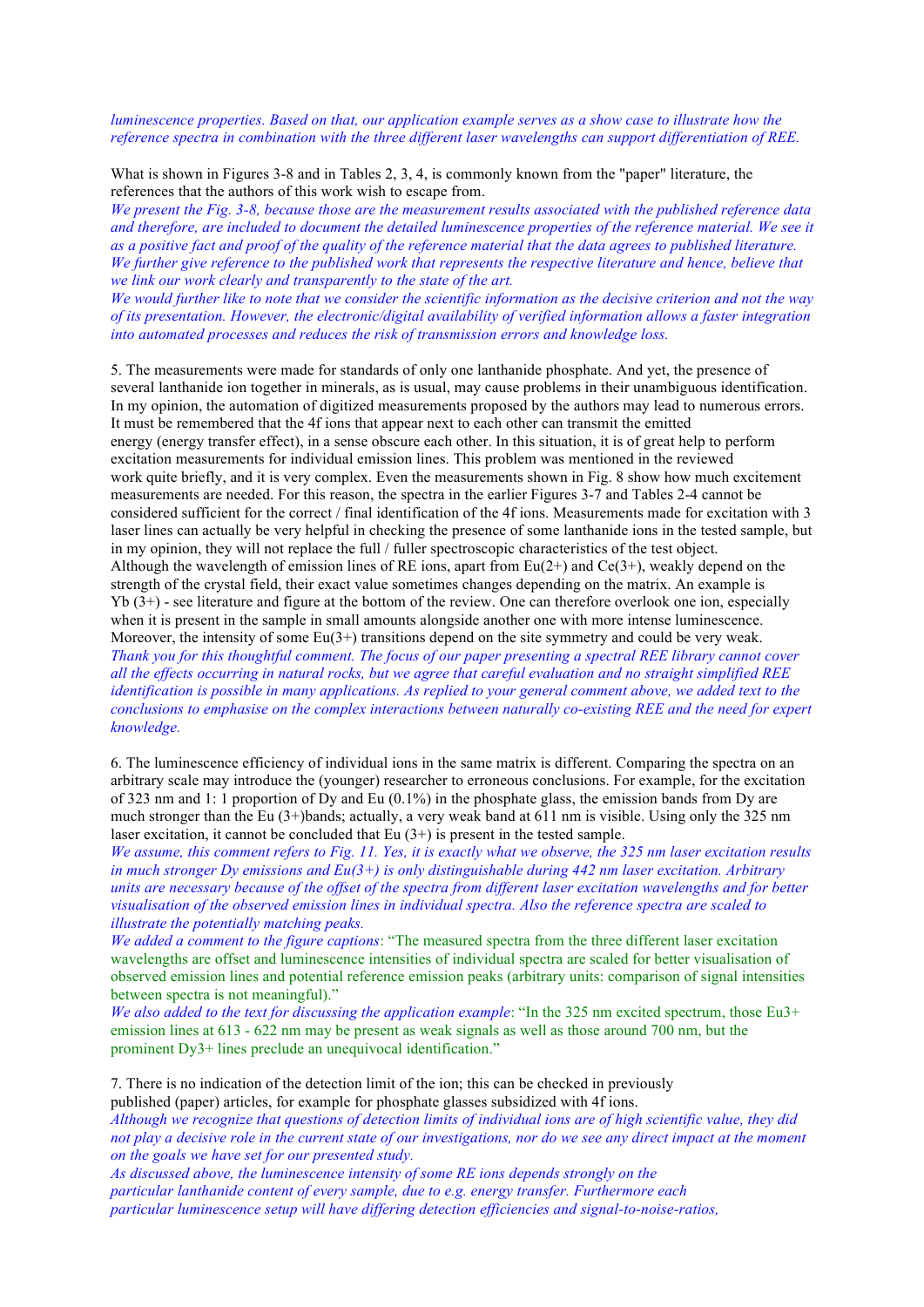*which together with different sample surface roughnesses, affects strongly such values. Thus we note, that any such claims of detection limits might be of limited value to the reader, which is why we did not investigate detection limits in our study. Nevertheless, in further investigations on case studies with REE enriched rocks this may represent a decisive factor, and we will of course take this into account as well as the literature named by the reviewer.*

8. The results and "base" can certainly be treated as an auxiliary statement. *We assume this corresponds to critical remark no. 1. We changed the wording. For details, please see our corresponding response above.*

9. Of course, authors can only measure the available laser lines. Therefore, for precise identification tests, I will recommend other measurements, as in the reference Czaja et al., (2013) Journal of Mineralogical and Petrological Sciences, 108, 47-54, https://doi.org/10.2456/jmps.111229

*We agree that most efficient REE excitation may be achieved with wavelengths other than the here employed ones, but this was not the scope of our study. We aimed at reducing excitation efforts to a reasonably limited number of wavelengths and evaluate how well REEs can be determined. This is useful in terms of future implementation in raw material exploration and development of respective technical devices. We added to the introduction (compare reply to the 2nd general comment*): "Our study aims to provide a useful database for mineral characterisation in LiF-based REE exploration, where particular target groups are developers of [...] and of technical implementations ...,"

*One of the goals was listed already to be "(2) investigating the suitability of three standard laser wavelengths (325 nm, 442 nm, 532 nm) with respect to excitation efficiency and selectivity, " and we added to conclusions: " The three investigated laser wavelength may provide the ground for robust technical solutions of a LiF sensor in exploration.* "

*We are aware of the publications from Czaja et al. and also cited two of them in the presented manuscript as well as used the CSIRO luminescence database, where Czaja et al is cited. Additionally, we added a to the conclusions:* "*Detailed excitation spectra as well as time-resolved luminescence measurements represent valuable options for further insights into the causes and mechanisms behind the observed spectra (e.g. Czaja et al., 2013; Gaft et al., 2005).." to account for the need of more specific excitation conditions on most research applications.*

### **Some minor / detailed comments:**

1. Line 170: I do not know the mineral for which Ce(3+) emission band has been measured at 540 nm . I purpose to delete this value. The  $Ce(3+)$  is of great economic importance. Perhaps it should be written a little more clearly that the position of the emission band of this may change depending on the material / mineral in which it occurs.

*We changed the sentence to highlight the maximum at 420 nm (540 nm was only the upper range limit of the full width half maximum estimate, we removed the value*): "For CePO4, the excitation results in a broadband emission with a maximum at 420 nm (Fig.4)"

2. Line 250-255: Sm(2+) luminescence is measured ONLY at low temperature (see, for example Gaft et al., 2005 page 142)

*Thank you for this comment! This clarifies also, why the 734 nm emission line is not observed. We changed the sentence*: "Influences from Sm2+ centres are considered to be unlikely because of measurements at room temperature and absence of the 734 nm emission line (Gaft et al., 2005)"

3. The 4fn ions often substitute for Ca  $(2+)$ . However, Mn2 + is quite common in Ca minerals, so in the measured spectra gives an intense emission band, from about 600-700 nm. It often obscures emissions from  $Sm(3+)$ , Eu(3+) and Pr(3+). So - how to get out of such a situation? In many minerals containing 4fn ions, luminescence can be caused by other centers, not only Mn(2+), also anions of WO4 MoO4 CrO4, TiO6 complexes, defective oxygen and others. The emission from these ions may obscure the emission from the lanthanides.

*Thank you for this valuable comment! - We assume this refers mainly to application cases, where the mentioned anions may play a role in observed spectra, while they were not reported for the used reference material (see Donovan et al. 2002).*

*We added the information to the application example, added the comment that respective luminescence may cause more broadened peaks, time-resolved luminescence measurements may overcome the problem of obscured REE peaks and highlight the need for corresponding reference spectra: "Additionally, we want to emphasise on the fact that anion sites in minerals, typically substituted by REEs, also can be occupied by other luminescent*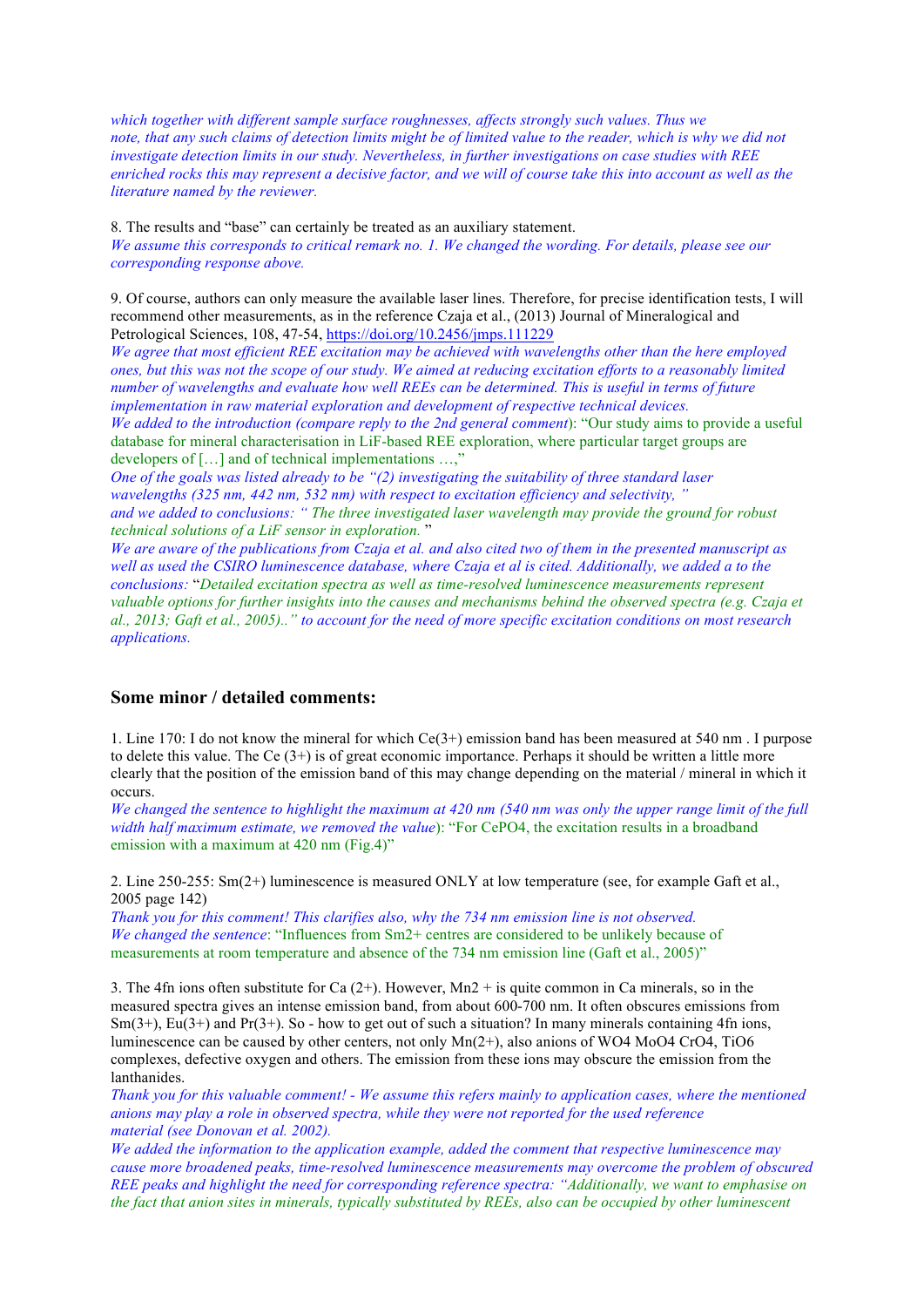*anions (Gaft:2005). For example, Mn2+ substitutes for Ca2+ or Mg2+, Cr3+ for Al3+ and others. Also complexes with oxygen such as WO4, MoO4, CrO4 and TiO6 may contribute to the observed spectra and then may obscure the REE emission lines at overlapping wavelengths positions. In those cases, complementary reference spectra for the corresponding anions and complexes would help a correct identification, while more detailed luminescence measurements such as time-resolved detection are needed to unravel REE emissions behind the often broader peaks such as from Mn2+."*

4. The excitation band at 442 nm is favored primarily for Pr(3+), and to some extent also for Sm (3+). In order to distinguish between these ions, it is more advantageous to use different excitation wavelengths, also, by the way, not to lose Eu(3+). However, I am not sure if this line efficiently excites Er(3+) (Fig. 6 and Table 3). According to my (and other reference) data, the emission intensity of  $Er(3+)$  is more than 3 times weaker for this excitation, compared to the excitation of 377 nm.

*Our data showed that UV excitation at 325 nm caused a broad band emission masking the emission band around 550 nm that is also described in the literature for e.g. apatite (e.g. Gaft et al. 2005, page 163/164 ) depicted in Fig. 9. The excitation at 442 nm showed successful to unravel the previously hidden emission band and compared to absorption characteristics shown in Fig. 8, the laser line at 442 nm coincides with an absorption feature of Er^3+ suggesting suitable conditions. We also show in Fig. 9 that excitation at 532 nm is also successful, but cannot record the 550 nm emission band due to filter setting to separate the laser line from the recorded spectrum.*

*For clarity, we add to the text (discussion chapter 4.1): "For example in the case of Er3+, efficient laser excitation lines are commonly reported to be in the UV or green spectral range (e.g. Gaft et al., 2005). Our results, however, show a broad-band emission when using a UV laser that obscures the emission band around 550 nm. The use of the 442 nm laser excitation enables to record this emission, which would remain at wavelengths shorter than the detection range, when using a 532 nm laser, although the latter shows as well suitable excitation conditions. Comparison the absorption characteristics depicted in Fig. 8 outlines that the 532 nm laser is close to a very efficient excitation band and hence may be preferred in many application cases, but also the 442 nm laser can provide suitable excitation conditions."*

5. Please explain why in figure 9 it is indicated that the distinct emission bands from Eu (3+) were measured at each of the 3 excitation lines? earlier figures/tables do not confirm this.

*We assume that the comment refers to Fig. 10 (table) and to the application case with Fig. 11., while in earlier figures/tables, Eu3+ is only mentioned in the Fig. 4 and Tab.2. The initial text states that for Eu3+ all three laser wavelengths were successful, e.g. in conclusions: "Excitation at all three commonly used laser wavelengths (325 nm, 442 nm, 532 nm) yielded spectra with distinct REE-related emission lines for EuPO4, 420 TbPO4, DyPO4 and YbPO4" and at the beginning of chapter 3.3 on blue laser excitation). This agrees to the summary given in Fig. 10.*

*We added for clarity a sentence to chapter 3.4 on green laser excitation*: "When using 532 nm laser excitation, the diagnostic emission lines already described above for 325 nm excitation (see chapter 3.1) were recorded for the samples NdPO4, EuPO4, TbPO4, DyPO4. "

*For the application case, we already discuss the weak emission lines of Eu3+ in the initial submission. Nevertheless, we changed the section to incorporate also comments from above and emphasise on why the three lasers seem not to be efficient for Eu excitation in the application example in the discussion chapter* 

*4.2*.: "The intensified diagnostic Sm3+ versus relatively weak Eu3+ emission lines suggest an energy transfer. The energetic transfer to Sm3+ reduces particularly the Eu3+-diagnostic emission lines at 613 - 622 nm to very low signal intensities. In the 325 nm excited spectrum, those Eu3+ emission lines at 613 - 622 nm may be present as weak signals as well as those around 700 nm, but the prominent Dy3+ lines preclude an unequivocal identification. Another Eu3+ sub-level at 685 nm is, similarly, not apparent in the 442 nm excited spectrum next to the intense Sm3+ emission cluster around 700 nm. The weak to missing Eu3+ emission lines in our application example despite suitable excitation conditions with all three employed laser wavelengths in the reference material (see result chapters and summary in Fig. 10) exemplify the difficulties of correct REE identification in natural samples with complex interactions between co-existing REE. The three spectra excited at 325 nm, 442 nm and 532 nm depict effects from energy transfer between REE in line with low relative emission intensities compared to dominant emission features particularly of Dy3+, Sm3+, Er3+ and Nd3+, and also of Yb3+, Ho3+, Tb3+. How much the lower concentration of Eu3+ compared to the afore-mentioned REE contributes to the low signal intensity is not within the scope of this study."

6. Fig. 11 - I believe that the bands marked in yellow and with a question mark are surely the bands from Sm3 +; in my opinion, the question mark can be removed.

*Thank you for this advise!*

*We deleted the question mark at 601 nm and identified this one as Sm emission. We prefer to leave the second question mark at the 872 nm emission as this emission was not evident in our reference data and is not commonly reported for Sm in the literature. Nevertheless, to the initial discussion of this emission "A change in*